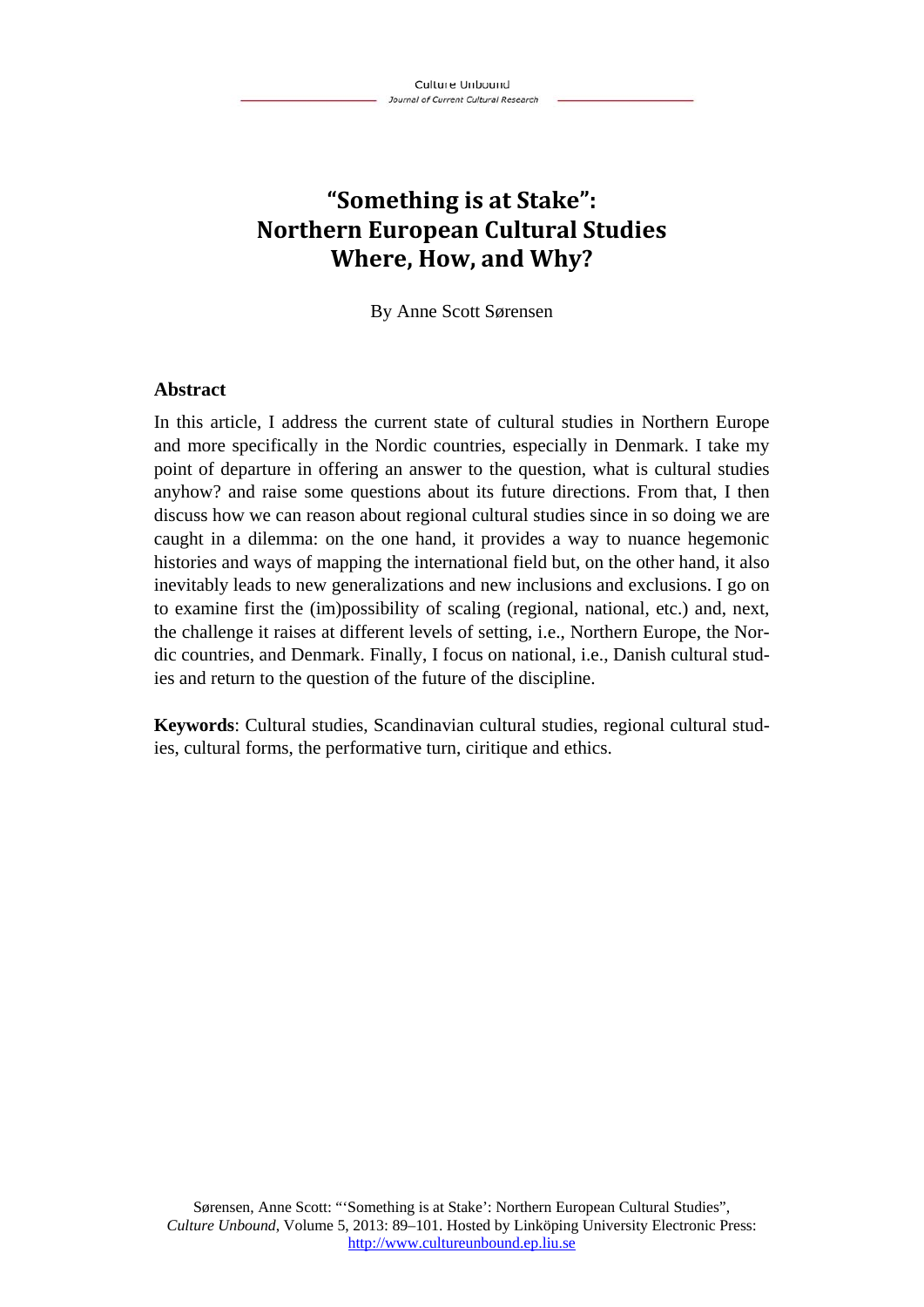#### **"Wrestling with the Angles"**

"Wrestling with the angels" is a metaphor introduced by Stuart Hall, director of the Centre for Contemporary Cultural Studies at Birmingham University from 1969 to 1979, in an article entitled "Cultural Studies and Its Theoretical Legacies" from 1992. The metaphor is complex since it refers to the ambition to deliver a critique of power in society and academia but also the ambition to keep cultural studies dynamic and open to both external and internal critique. The metaphor articulates how cultural studies operates in the dilemma of being "noisy," at one and the same time contesting and contested.

Since 1992, cultural studies has struggled to match the new world order in the wake of the fall of communism in Eastern Europe; the rise of new global tensions and agendas, signified by 9/11 (2001) and the war on terror; and a general crisis of the New Left in western societies that had spawned cultural studies. Power has been much more complicated to identify as well as "the common good" as phrased by another key figure in cultural studies, Raymond Williams. This is because local and global challenges are intermingled in new and complex ways, and the social movements that may provide future solutions are diverse and split. However, the renewed global focus on culture and the obvious need to transgress rigid academic disciplines have also put cultural studies at the center of the humanities and the social sciences since it has been interdisciplinary from the beginning. It might even be argued that cultural studies, in some parts of the academic world, constitutes the new general study. Today, cultural studies has spread geographically, been mingled into still more disciplines, and multiplied into a range of subfields. The crisis has been mirrored by the success, which again – paradoxically – has caused a state of diffusion, the more so since cultural studies, from the outset, has resisted being a fixed and institutionalized discipline.

The question of regional cultural studies can only reinforce this dilemma since it witnesses both the success and the diffusion. Furthermore, regional cultural studies, be it defined as, for instance, North European, Nordic, or Danish, is captured in the paradox of scaling in the era of globalization (Herod 2011) and in the dilemma of being cultural studies in as well as of a given region – tending to construct the region that it is supposed to have found "out there." This is what happened to cultural studies in Britain at least, when it gradually turned into cultural studies of the British and came to rectify at the same time as it criticized. This article discusses these challenges and especially the interrelatedness of the struggle of cultural studies in general and of its North-European or Nordic or Danish appearance in particular. But let me begin by asking: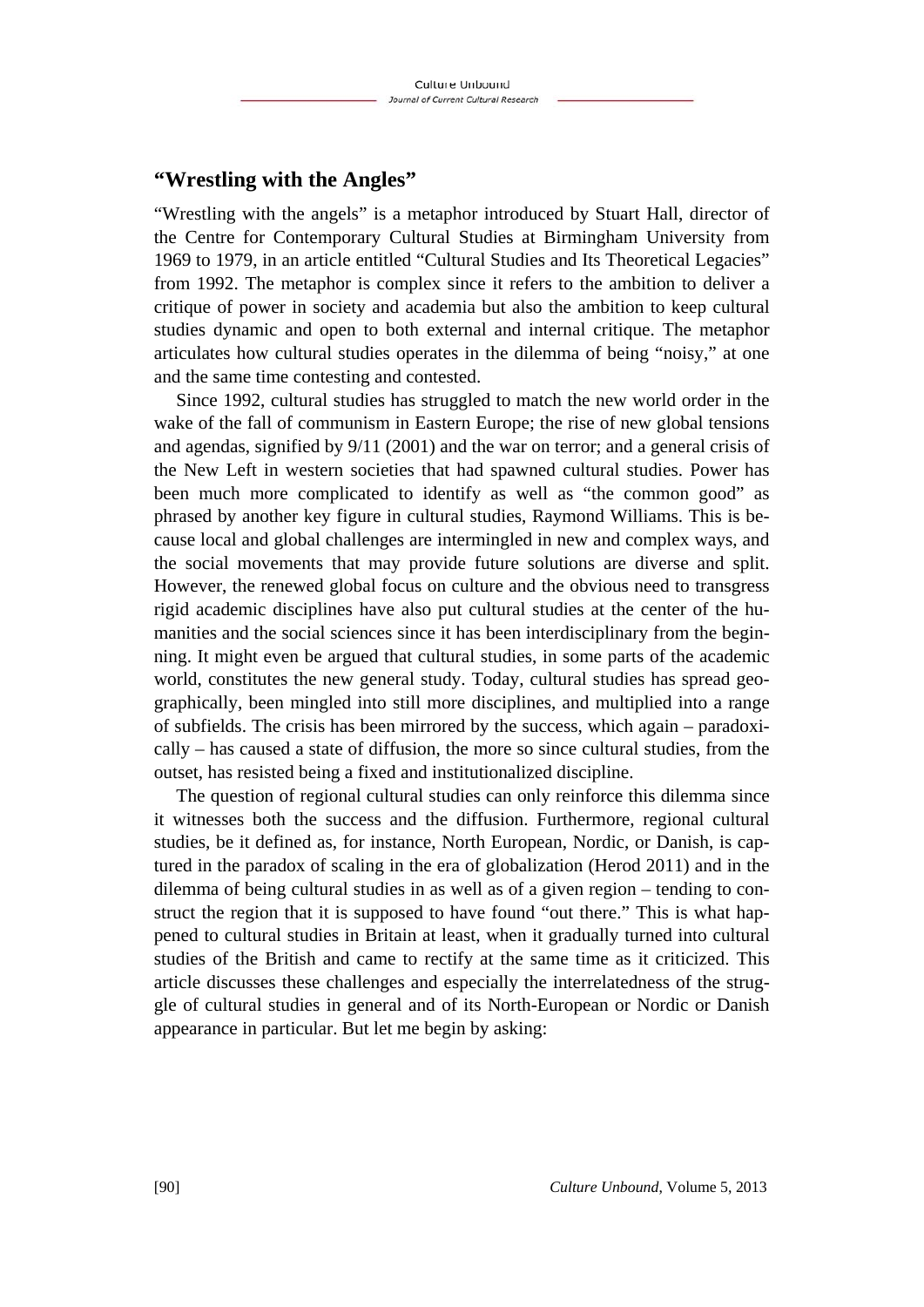#### **"What is Cultural Studies Anyway"?**

The subtitle of this section echoes another paradigmatic article in cultural studies, written by Richard Johnson (1987). He raises the question, admitting that cultural studies is a noisy academic field in the sense that it is defined not as much by a distinct object since culture is a polysemic term, as by its approach, namely, that of cultural critique, claiming the role of society's "watchdog," always snapping at the heels of institutions and structures of power. Cultural studies is thus said to be distinguished by asking questions, such as: what is done with culture, by whom, and for what purposes? Still, the article can also be read as a kind of self-critical reflection on, on the one hand, the legacy of (structural) Marxism due to the pitfalls of reducing culture to society, and, on the other hand, the legacy of the (thenstill) new wave of post-structuralism due to the inherent risk of reducing society and politics to culture.

Johnson's way is to ask for the specific inquiry of cultural studies, namely, the inquiry as to the *forms* of social life or rather *the subjective forms* of social life and the time-space constellations they enact and, not least, the inherent pressures or *tendencies* by which they move us, their force (Johnson 87: 66). According to Johnson, such forms are dynamic and almost impossible to grasp as such, but they can be deduced in their *tendency* through an analysis of *the circuit of culture*: from production through distribution to consumption and new production, etc. This circuit of culture is, Johnson argues, again stretched between, on the one hand, the universal or abstract vis-à-vis the singular or concrete and, on the other hand, the public (display) vis-à-vis the private (lives).

Johnson's key example (1986/87) is the Mini-Metro car, produced by British Leyland in the 1980s, which was meant to rescue the British car industry (and economy). It was designed, marketed, and, in the end, also consumed as a national hero to conquer external enemies (industrial competitors) as well as internal critics (the workers' union and the communists) in postwar Britain by bringing new periods of welfare to the British working- as well as (lower-) middle-class families. And it brought new opportunities for dual-working families and their children in terms of mobility and flexibility whilst making them partners in the postwar consumer project. Power and empowerment were intertwined in the consumer society under construction, so distinctively manifested in "the nationalist sell" of the Mini-Metro, which, both literally and symbolically speaking, was meant to push foreign cars over the cliffs of Dover into the Channel. This image-thing was both a representation of postwar Britain and an effective *presentation* hereof.

By offering a reading of *contemporary* culture in one's own cultural context, much the same way as anthropologists had approached distant, exotic cultures, and at the same time focusing on the ordinary and the everyday instead of the exclusive or the deviant, cultural studies constituted an alternative to anthropology, sociology, and art history. And by introducing the circuit of culture, Johnson and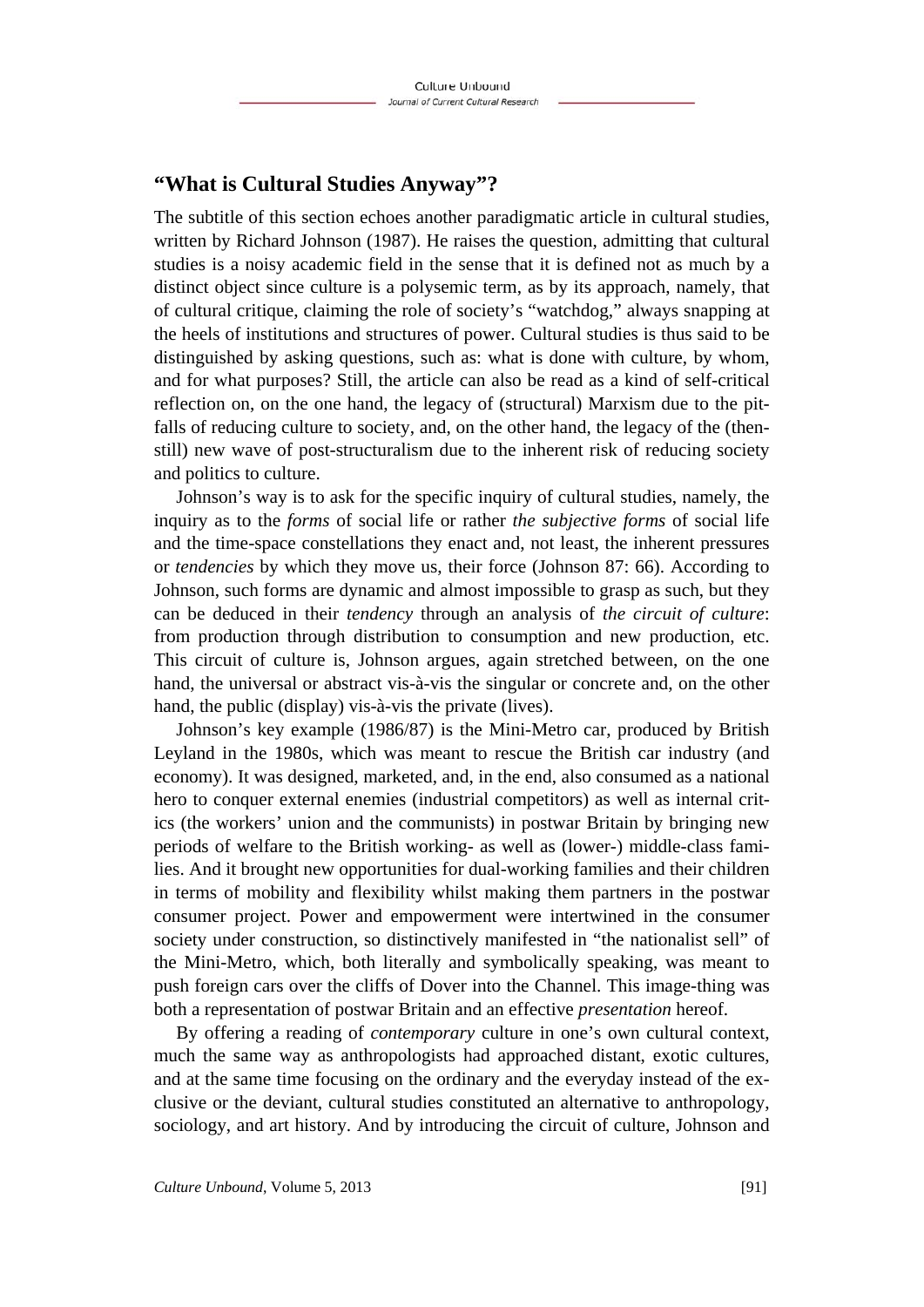the Birmingham School also distanced themselves from their forerunners at the Frankfurt School and the former tradition of critical theory. Contrary to, in particular, Adorno, the Birmingham School was interested in consumption not only as a mass phenomenon and a prerequisite for formal production (be it industrial or artistic) – but as a sort of distributed, productive practice in itself. Johnson, in his article from 1986/87, reminds of Lukács' analysis of the British brewer's slogan "What we want is Watneys," which, in its critique of the commercial for turning consumers into passive dupes of consumption, misses out on the multiple enjoyments and social practices involved in both beer drinking and slogan speaking. The analysis grasps the direction of power, but not the empowerment, according to Johnson.

In their rereading of the Frankfurt School Lash and Lury (2007) discuss the notion of power in Adorno's work in terms of a relation between "potesta" and "pontensa," which they now interpret as a tension between *being* (having had the power to become) and *becoming* (having the potential to become). From this revision of the issue of power, they analyze a range of examples from the new global culture industries (from *Toy Story* to *Nike*) that they call virtuals: image-things consumers can both relate to and interact with in multiple ways within the framing of the brand. The possibility of critique, then, lies in identifying what cannot come into existence within such a framing in terms of the common or public good or new forms of life. Thereby, critique itself has changed from a more political to a more ethical stand, as also suggested by, for instance, Bal (2002), Zylinska (2005), and Couldry (2010). I shall return to that at the end regarding the implications of the performative turn in cultural studies, the way this turn has been translated in Danish research.

# **Transnational Cultural Studies**

Talking about cultural studies almost inevitably leads to critical theory as it was renewed by the Frankfurt School and this again critically revised by the Birmingham School etc. However, in the last decades, this history of origin and the subsequent establishment of a certain (north)western canon have been counteracted by a range of scholars, not least from non-(north)western regions, and accused of echoing an all-too-well-known narrative of, in this case, academic hegemony (Morley & Chen 1996; Stratton & Ang 1996; Chen 1998). Stratton and Ang, for instance, do not accept the story of influence that says that it all started in a European center and from there spread via the West (the United States, Canada, Australia, etc.) to the rest (the former communist East, Southeast Asia, etc.). They claim such a story of influence characterizes the same hierarchies that signify global economic, political, and cultural development and it is important to rewrite it as such a story, along with telling other stories of the disseminated and maybe strange cultural studies.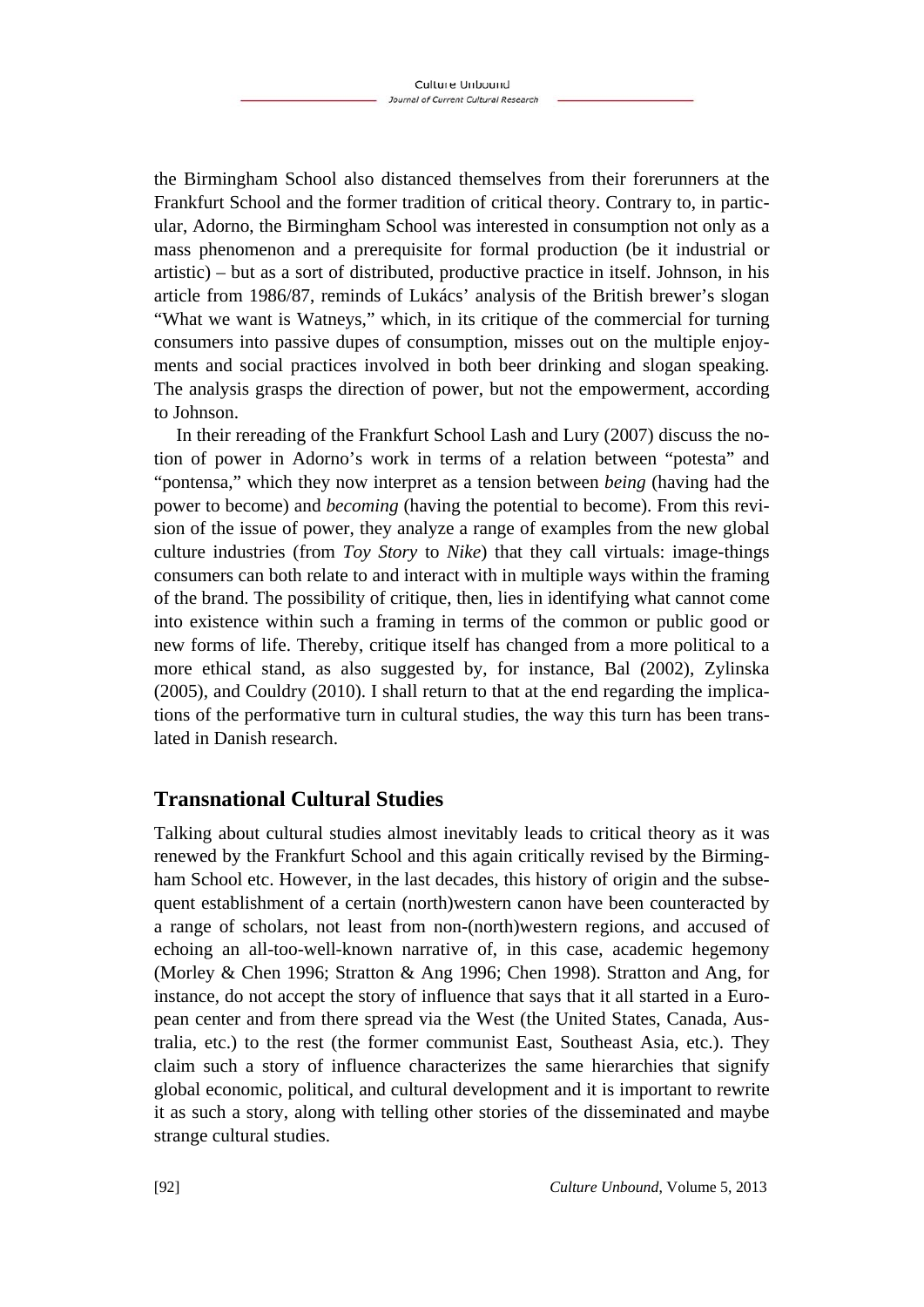Since then, many such stories have been brought to the global public, for instance, *Trajectories: Inter-Asia Cultural Studies* (1998). They have again raised questions about new as well as old structures of center-periphery and possible reifications of the latter in terms of regional identities – for example, Asia today is a highly differentiated region and the very notion Asian is accordingly diverse. The subaltern is not, and never has been, one. Chen, the editor, acknowledges this and calls for a critical internationalism or syncretism by which each agent takes a geopolitical position, respecting that it is relative to that of other(s) and always in itself inherited in a complex global game of power, knowledge, and scaling (Chen 1998). At the same time, he insists that nonwestern regions can and should benefit from broad coalitions and provisional standings, such as the Inter-Asian in cultural studies and elsewhere.

Implied in the center-periphery discussion of influence and eventual dialogue is the delicate question of language. The academic monopoly of the English language worldwide – and not least in Asia – only seems to grow proportionally with the overall academic field. The situation constitutes a very principal, political as well as very concrete, practical problem at international conferences (Crossroads), in journals, and in publishing at all. And it is a condition shared by nonwestern as well as western countries, for instance, the Nordic countries (for a thorough discussion of the consequences not only for researchers and research but also for the very production of knowledge, see Alasuutari 2004; Fornäs & Lehtonen 2005). There are no easy answers to this challenge, and whereas cultural studies in English is spread all over the world, cultural studies from non-English-speaking countries and in other languages has to either be translated into English, or accept its desolation and absence from international dialogue.

Its upside is that cultural studies in English provides a common point of reference in a situation of general diffusion. From the very start, cultural studies has resisted institutionalization in the sense that it has refused to be boxed in a fixed discipline and insisted on an interdisciplinary approach. Throughout the twentieth century, cultural studies has instead spread to anthropology, sociology, and more so in terms of new disciplinary "halfies," such as cultural anthropology, cultural sociology. In the twenty-first century, the process has continued due to a general dual process of disciplinary differentiation and integration, caused by the new "flexible" and modularized research and education system – in Europe reinforced by the mainstreaming of research and higher education within the European Union and the general wave of New Public Management.

Simultaneously, cultural studies has multiplied into a range of sub-studies, in the beginning, for instance, gender, youth, gay, and race and ethnic studies, and later on, for example, (sub)urban studies, mobility studies, studies in visual and material culture, and in experience design. This internal differentiation has continued and been intensified by regular theoretical turns: from structuralism to post-structuralism, and as already predicted by Johnson (1987), a post-post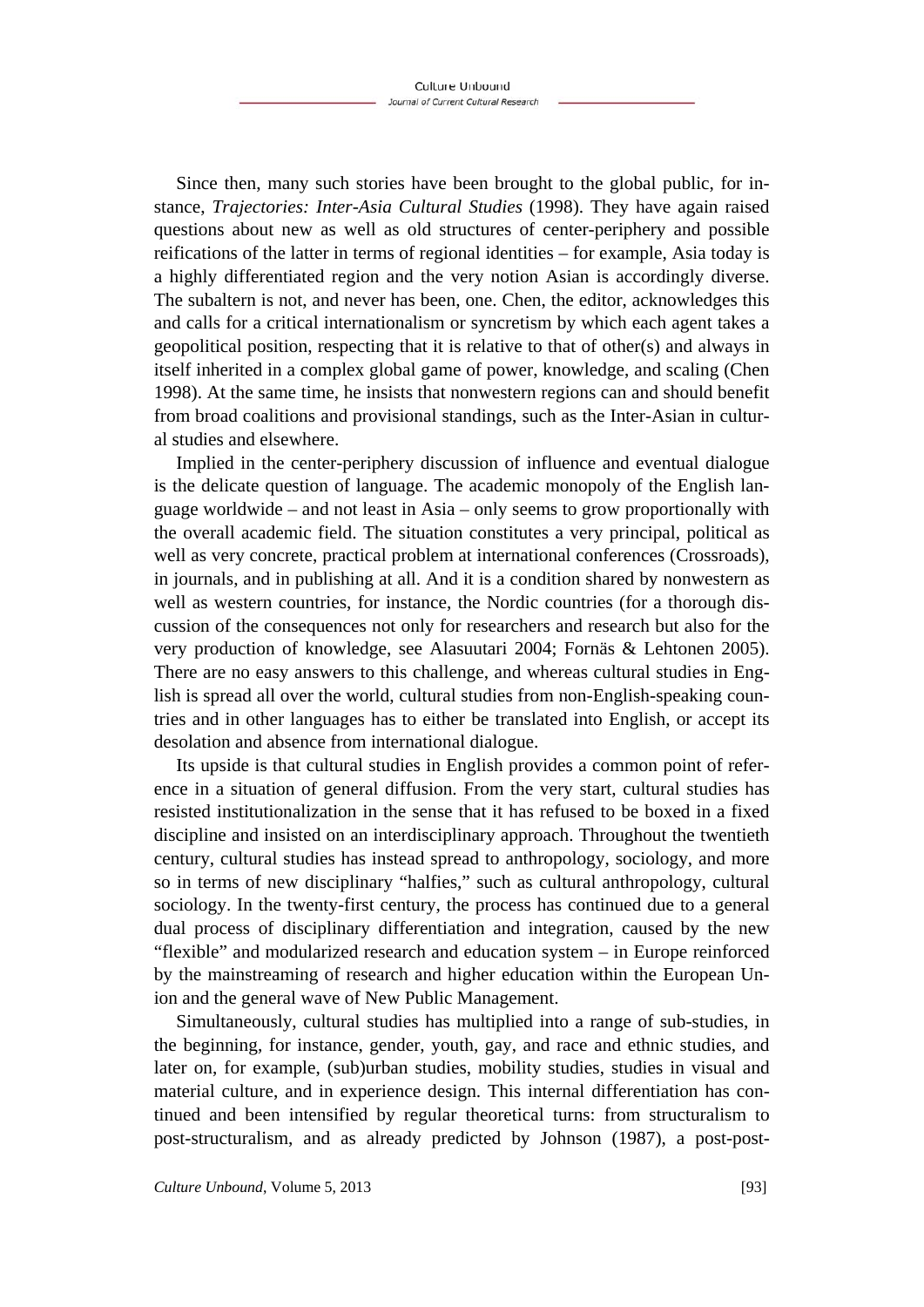structuralism. Each of these bigger turns has made an epoch (differently so in various regions and institutions), with each having their minor moments that again have introduced new objects or foci. The post-poststructuralist turn has since been rephrased as the performative turn and as "that which does or makes things happen in the moment of naming" (Sørensen et al. 2010), which signals a research interest in the material, spatial, and sensual or emotional that has followed the linguistic or semiotic focus of post-structuralism.

#### **Northern Europe, the Nordic Countries, or Scandinavia?**

The first question that arises is: what is Northern Europe or the Nordic countries? The answer depends on the premise of scaling: geographic, economic, political, historical, or linguistic? In *Signifying Europe*, Fornäs (2011) has discussed the paradox implied in either of these and consequently the impossibility of fundamentally defining (regions of) Europe. Instead, he suggests examining the symbols used to represent Europe and Europeanness, both inside and outside Europe and at different levels. Since scaling is nevertheless also impossible to avoid, I will, in the following, introduce the common ways of distinguishing (parts of) Northern Europe and the inherent dilemmas (see also Eskola & Vainikkala 1994). Northern Europe would, in the broadest sense of the term, include parts of Germany, France, the British Isles, the Netherlands, and maybe even parts of Poland and Russia. The narrower term would include the Nordic countries, and this would again in a rather broad sense mean Denmark, Norway, Sweden, Finland, as well as the Baltic states (Estonia, Latvia, and Lithuania), besides Greenland, Iceland, the Faroe Islands, and the Åland Islands. A tighter definition of the Nordic countries would exclude the Baltic states. A narrower term would be Scandinavia, which again would refer to the historical and cultural entity of the kingdoms of Denmark, Norway, and Sweden (with closely related Germanic languages as opposed to, in this case, Finnic), in others to the geographical peninsulas of Denmark, Norway, and Sweden. It would, in principle, not include Greenland and Finland even if it is often done in practice nowadays, whereas it would (most often) include the Faroe Islands and Iceland.<sup>1</sup> Yet another definition would refer to the shared roots in the pre-Christian Norse (mythology) and the Viking era, but, then again, it would widen to include at least northern Germany.

If we take the term the Nordic countries as a point of departure, and define them as minus the Baltic states, there are still major differences already in terms of acting on the European and international political, economic, and military stage: whereas Norway is outside the EU, Sweden and Finland are not members of NATO. On the other hand, there is an extensive social, cultural, and academic exchange through the Nordic Council, the Nordic Culture Fund, and the research organization Nordforsk respectively, including, for example, the Nordic Centre of Excellence Programme on Welfare Research. The center conducts research on the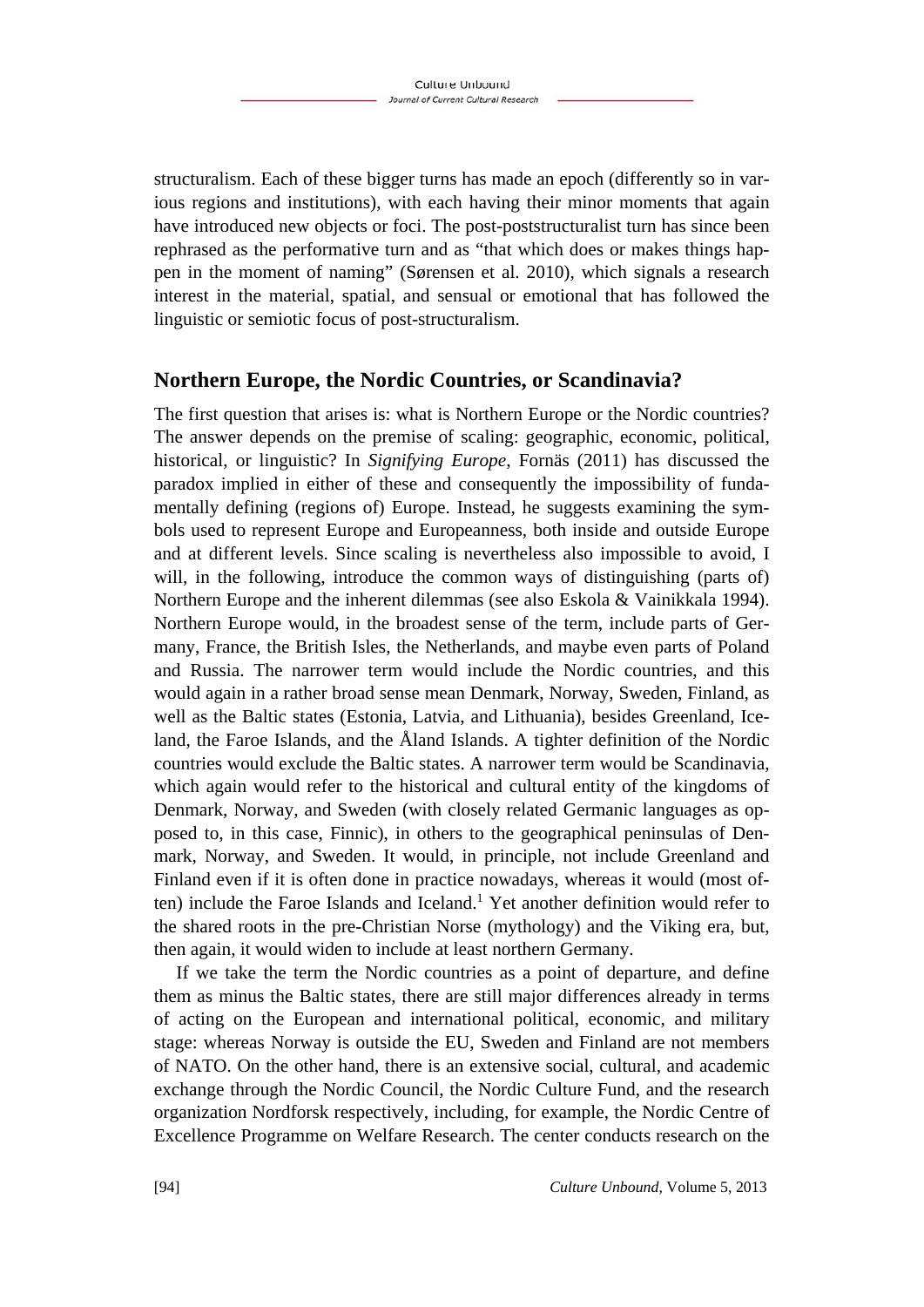historical evolution of the Nordic welfare model and its ability to adapt to changing external circumstances as well as handle the internal pressure on welfare rights and institutions (2007–2012). The Nordic countries are often seen as, and understand themselves as, a political as well as cultural entity due to the way they are associated with their particular formation of the welfare state and society in terms of extended social rights; differentiated democratic institutions, not least in terms of public education; and considerable freedom of speech. In this sense, they are distinguished as the hallmark of Europe as well. But the Nordic countries are also considered, and consider themselves, to be on the periphery of Europe (and the world) due to their geographical remoteness, relatively small populations and economies, and comparatively minor languages (cf. Fornäs & Lehtonen 2005).

Accordingly, the Nordic countries share the paradox of being both at the center and on the periphery and being split into a number of internal centers and peripheries. The southern parts of the Nordic countries have up till now benefited from their closeness to central Europe, whereas the northern parts have suffered due to the distance and, instead, looked to the British Isles or the American continent. At the same time, the distances between the center and the periphery within each country have grown – potentially fatiguing, for instance, northern Norway, northern Sweden, and northern Finland, not to mention Greenland (formerly a Danish province, but now an autonomous community that is part of the Kingdom of Denmark) and thereby also minorities, such as the Sami and the Inuit. However, globalization, in combination with digitalization, is changing the power balances of modernity, for example, by making both northern Norway and Greenland members of the Arctic (the *polar region* consisting of the *Arctic Ocean* and parts of *Canada*, *Russia*, *Greenland*, *Norway*, the *United States*, *Sweden*, *Finland*, and *Iceland*). This region is, in terms of natural resources, global infrastructures, and military interests, becoming increasingly important to international politics and the global economy, and along with the conscious positioning as such, the (economic, political, and cultural) rights of the region's minorities are more forcefully put on the agenda.

# **Cultural Studies in and of the North**

We do not  $-$  yet?  $-$  have an anthology on cultural studies in the Nordic countries or Scandinavia that corresponds to, for instance, *Trajectories* (1998). One explanation might be the dilemma of regional cultural studies: criticisms of British cultural studies have pointed out how it tended to be studies of the regional that both rectified and identified. Another explanation might be that cultural studies has developed differently in the various Nordic countries (for a thorough discussion of the disciplinary crossroads in each country, see Eskola & Vainikkala 1994). What we have instead is a number of introductions to the field, each with their accentuations since the 1980s, and lately also an overall introduction to the theories and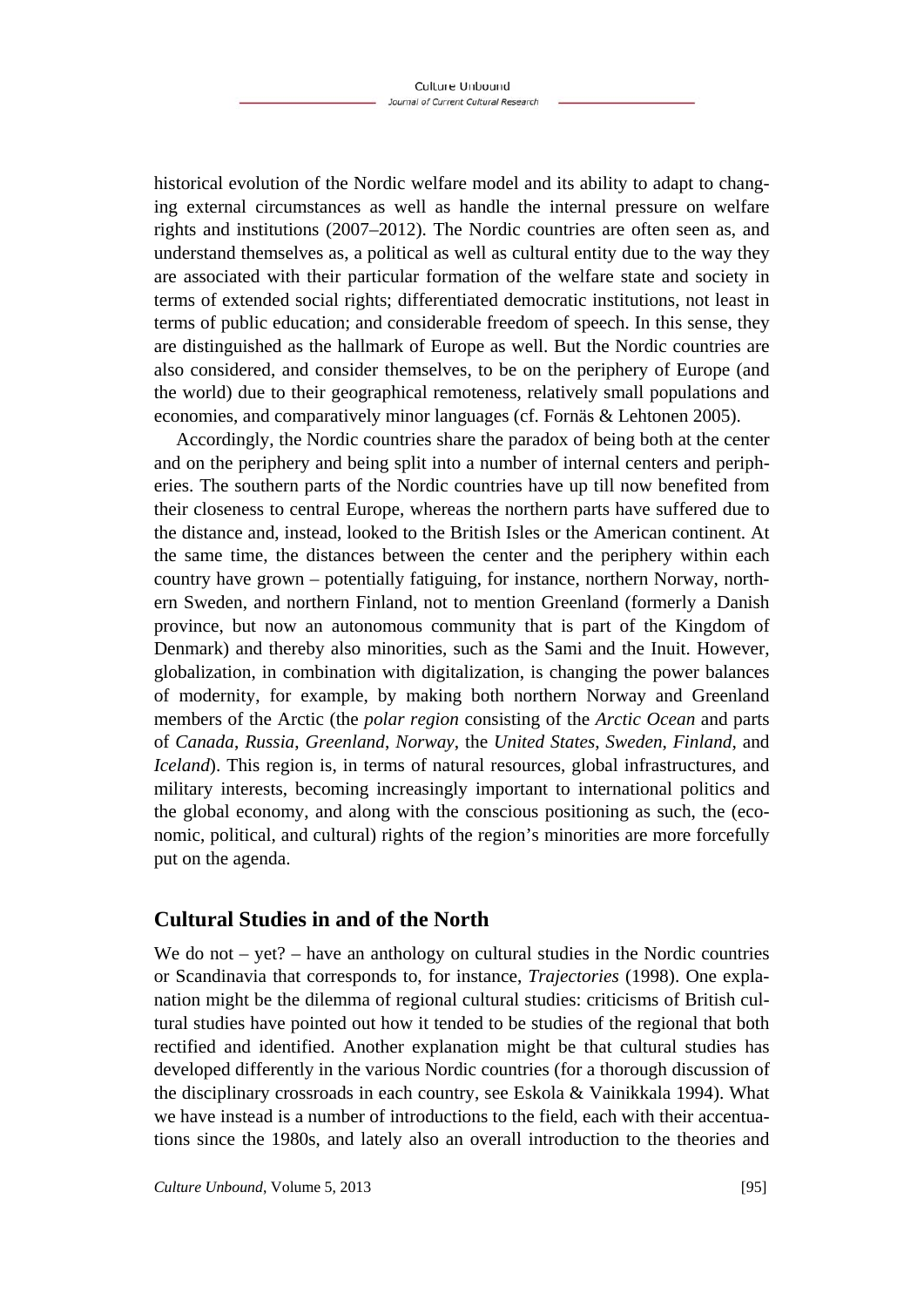themes of cultural studies, published in Norwegian and Danish (Sørensen et al. 2010). In addition, this publication includes an introduction that maps the rather different pathways cultural studies has taken in the Nordic countries as well as the many contributions from Nordic researchers to international cultural studies (Alasuutari 1995; Fornäs 1995; Lehtonen 2000; Schröder et al. 2003).

As argued here, cultural studies has, since the early 1980s, established a rather strong research agenda in Sweden, Finland, Denmark, and Norway, initially studying youth cultures, and with a common resource, namely, the journal *Young: Nordic Journal of Youth Research* (now with a more sociological profile). Today, the national research center ACSIS in Sweden constitutes a resource for cultural studies throughout the Nordic countries, including the biennial conferences and the e-journal *Culture Unbound*. Finland has a national association of cultural studies, and along with Denmark and Norway, it has a journal in its own language to do with the broader field of interdisciplinary cultural research. In all the Nordic countries, there is also a range of courses in cultural studies, whereas study programs and departments are established according to the broader field of transdisciplinary studies of culture (often also within an even-broader umbrella, including, for instance, art, communication and/or media). In all the Nordic countries, the maxim has come true, namely, that cultural studies has influenced research agendas more than institutions. In each of the Nordic countries, the critical tradition is very much alive in research, now most often in combination with more local research traditions. In Sweden, there has been a particularly fruitful convergence with ethnology and ethnography, in Finland with sociology and political science, in Denmark with literary and media studies, and in Norway with anthropology and cultural policy studies. Up till now, only Sweden has a publication on national cultural studies, in which these particular convergences between international cultural studies and local academic research agendas are addressed more systematically (Axelsson & Fornäs 2007).

Due to the historically close cultural relations between the Nordic countries, Scandinavian studies has been established worldwide as an interdisciplinary *academic field* of *area studies* that covers topics related to *Scandinavia* and the *Nordic countries*, including their languages, literature, history, culture, and society. The field of Scandinavian studies, typically but not always (for instance, not in German "Skandinavistik"), adopts the broader definition to include Finland and the *Finnish language*. The tradition of Scandinavian area studies is very similar to what in Germany and other countries is called "Kulturwissenschaften" and as such they form a distinct tradition extremely different from, but sometimes also engaged in, cultural studies to the extent that they integrate critical theory and cultural critique. Along with the general academic epoch of post-structuralism and deconstruction, not only Scandinavian studies but also area studies in general have fertilized a self-reflective position as to the co-construction of the region they study. Nordic literature and culture have also been features of collaborative Nor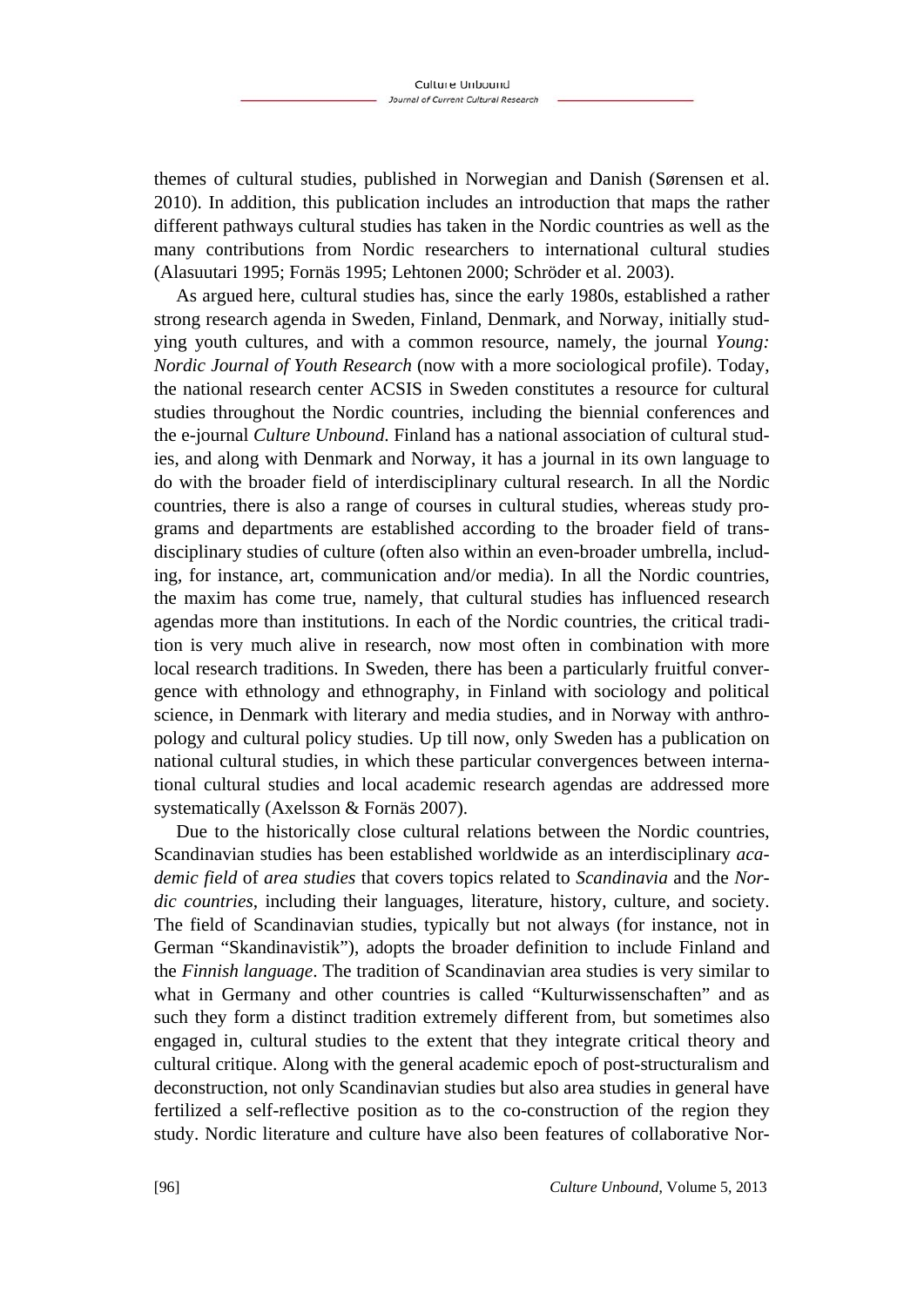dic research projects related to, among others, feminist studies, media studies, and literary studies (see, for example, Povlsen 2007). In the last-mentioned, research *in* the Nordic countries has, moreover, been research *on* the construction of "the Nordic" or "the North" from cultural studies–related perspectives even if it has not been the only and primary agenda.

# **Danish Cultural Studies**

The closest we have come to a national organization for cultural studies in Denmark is a national network for cultural research and analysis, funded by the Danish Council for Independent Research | The Humanities (2003–2006), which published a series of four books in Danish. The series provided a broad overview of cultural studies–related research in Denmark at the beginning of the millennium, organized in four thematic subjects that mark the actual epoch and its moments: cultural critique and art criticism, cultural diversity and multiculturalism, space and material culture, cultures of taste, and cultural mediation (Bech & Sørensen 2005; Povlsen & Sørensen 2005; Erikson, Jantzen, Madsen, & Sørensen 2006; Sørensen & Zerlang 2006).

In Denmark, we have no "proper" cultural studies research center, but a range of university departments and academic milieus engaged in the discipline. Both in terms of research and education, they have positioned themselves vis-à-vis each other and each has adopted a profile. At the University of Copenhagen and Aarhus University respectively (the old and established universities), there has been a strong affiliation with the arts and art criticism and an intellectual engagement in, on the one hand, the Frankfurt School, and, on the other hand, a local tradition called "kulturradikalisme" (cultural radicalism). It is a modernist and reformist tradition very similar to the critique voiced by the Frankfurt School, but has artists, writers, and cultural critics (intellectuals) at the forefront and engaged in public debates on literacy, sexuality, architecture and design, and pedagogy. At the University of Southern Denmark (main campus in Odense), the affiliations have been somewhat different and more at home with the Birmingham School in combination with another local tradition of cultural critique, stemming from broader social and educationalist movements and "classic" social democracy. Within this tradition, the word "folkeoplysning" (public education) means self-education by the people. At the new universities, Roskilde and Aalborg universities respectively, cultural studies–related activities have been involved in, on the one hand, migration and minority issues, and, on the other hand, the new experience economy. Other relevant agents today are Copenhagen Business School and the IT University of Copenhagen due to their massive appeal to academics educated in cultural studies and now engaged in cultural enterprises in a broad sense. Titles, such as Design as IT, Art & Technology, Experience Economy, Performance Design, etc., indicate a new horizon, a revitalized field of culture studies that is not only an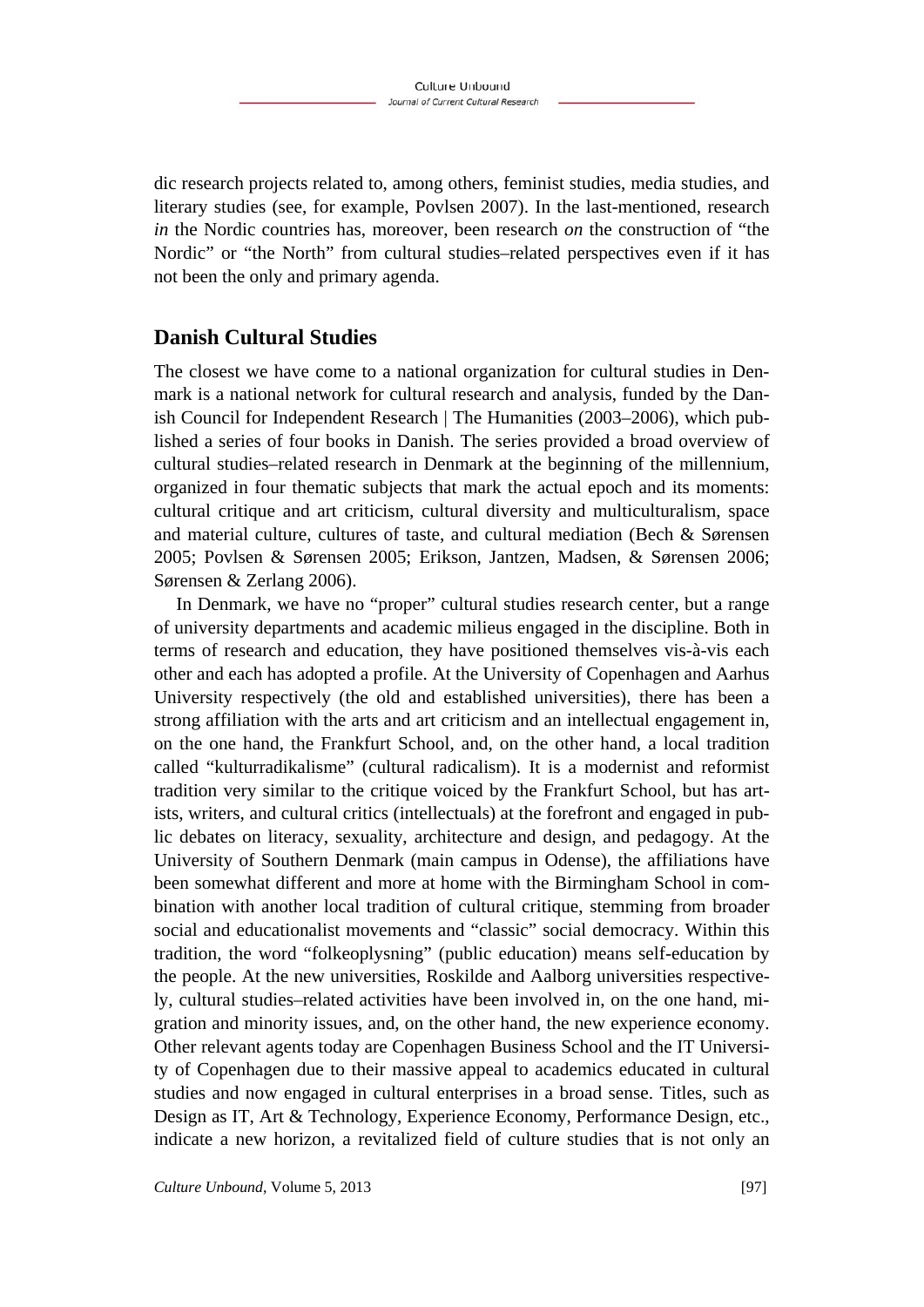umbrella for different disciplinary approaches but comes together with the aim of engaging in aesthetic and cultural transformation.

Since trying to give an overall survey of Danish cultural studies would be impossible and selecting a sample of outstanding work would be subjective and unfair, I shall only briefly mention some directions I see the discipline taking, and provide a single, hopefully illustrative, example hereof. In his article from 1986/87, Johnson outlined the circuit of culture as the object of cultural studies. He also warned against paying too much attention to either the productive or the consumptive end of the cultural circuit since it has to be seen as a continuum. He further advised focusing on forms since they not only mirror but also *act* as the force of their time-space. A number of scholars and research groups have since then taken this turn to performance and performativity further, for instance, the Amsterdam School for Cultural Analysis (ASCA), initially founded by Mieke Bal, and an inspiration to many research milieus in Denmark. Whereas it has often been claimed that Bal, through her critique of cultural studies, positions herself outside the tradition, she has here been seen to take the position of an engaged dialogue (Sørensen et al. 2010). In *Travelling Concepts in the Humanities* (2002), Bal suggests cultural studies be repositioned as cultural analysis, taking the analysis of dynamic aesthetic objects in their cultural embedding *and* operation as their agenda. She further addresses the concept of performance along with other significant traveling concepts or rather the dual concept of performance and performativity, which is said to be found in art and culture as well as critique and research. Whereas performance signifies a distilled form of cultural expression, most often framed as art, performativity denotes the way it, as a popular subjective form, is cited, circulated, and negotiated – assembling the kind of time-space form Johnson is looking for. Only, Bal's point is about engagement and ethics rather than critique from a range of positions, such as citizen, artist, and researcher.

The dual concept of performance and performativity is addressed by a number of Nordic scholars too, also in international publications (Gade & Jerslev 2005; Jansson & Lagerkvist 2009; Knudsen & Waade 2009). Further, studies like these have been inspired by post-structuralists, such as Michel Foucault and Judith Butler, but have also discussed the traditions of ethnomethodology, microsociology, and actor-network theory as well as studies on body and space, emotionality, affect, and mobility. In this sense, they have brought both agency and materiality (or rather sensuality) back into cultural studies and enhanced a (new) focus on cultural "realness" or "liveliness." Another source of inspiration has been posthumanism and, in particular, the human geographers Hayden Lorrimer (2005) and Nigel Thrift (2007), who have introduced the concepts of non- and more-thanrepresentational theory respectively, the point of both being to study life and life processes rather than meanings or representations.

In *Nye kulturstudier* [Cultural Studies] (2010]), the authors give an example from Denmark to illustrate the epoch of performativity as a cultural mode and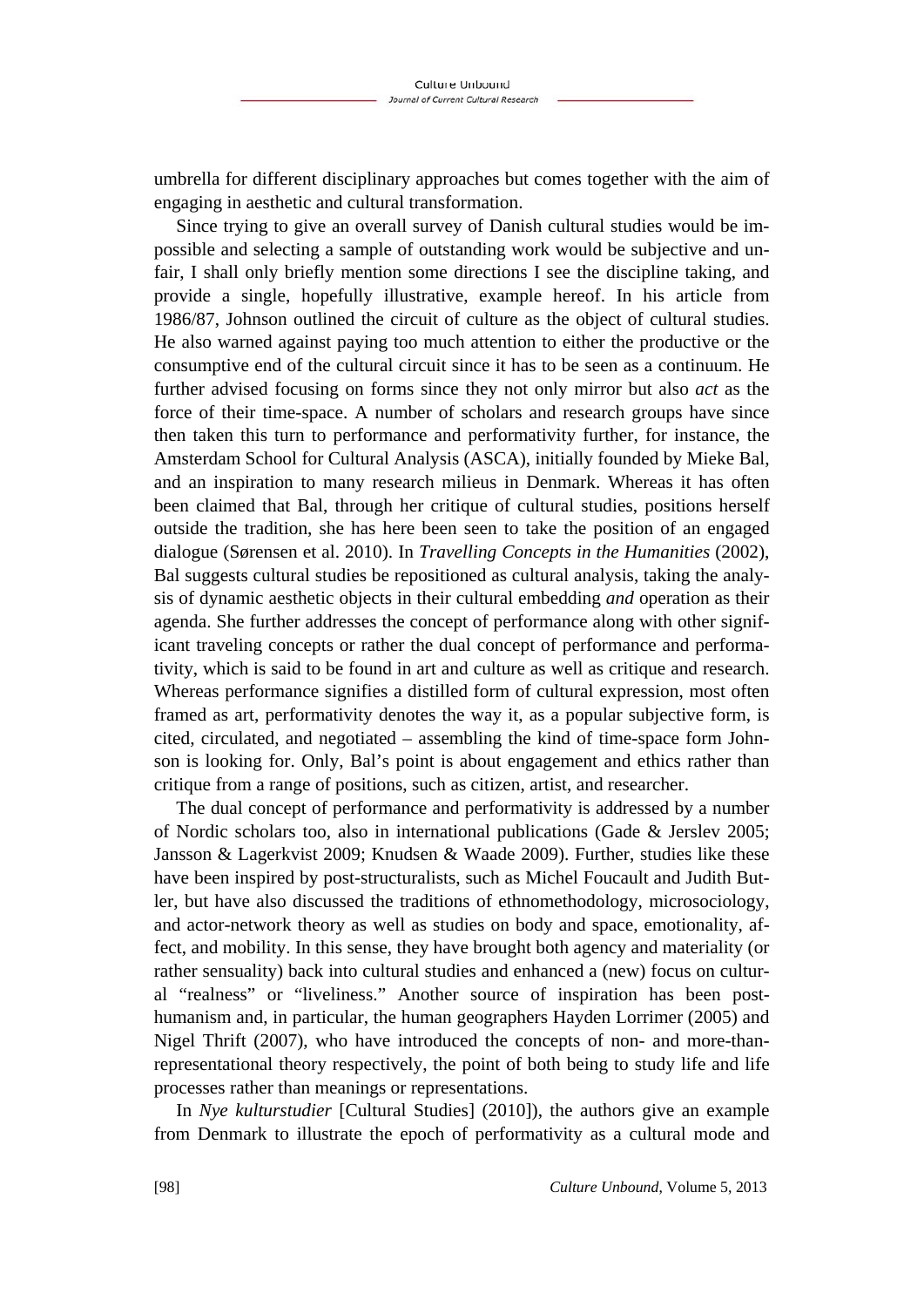more-than-representation as a research agenda, namely, the Danish-Sudanese reggae artist and rapper Natasja and her song (and video) "Gi' mig Danmark tilbage" [Give Denmark Back to Me], from her CD *I Danmark er jeg født* [I Am Born in Denmark] (2007). The CD came out the same year she died in a violent car crash in Jamaica, where she had just won the big rap contest and was about to make her national as well as international breakthrough. In this song, she mimics Danish cultural traditions, from the Christian founder of the folk high school movement, F. S. Grundtvig, to the fairy-tale writer H. C. Andersen, both from the nineteenth century, to the heirs of twentieth-century cultural radicalism as well as the "true" social democrats of the twenty-first century, namely, the proponents of the free city of Christiania as well as the youth center "Ungeren." The implicit reference point of the song (and video) is a campaign by the (right-wing) Danish People's Party (a party founded in the 1980s) against immigration and immigrants. In the song, Natasja plays with the paradox that with her mixed background, she is the one to reclaim the "real" Denmark of liberalness and fairness and wrestle it out of the hands of neo-conservatism and a general moral and political backlash, including an inherent romanticized vision of national origin and authenticity. However, the performative effect stems not so much from the words and the specific references or even from the alternatives but rather from the energetic display of music, dance, visuals, and words that displays the atmosphere and free spirit of the country and nation that Denmark and the Danish *would* be.2 As the song and video go on, old as well as new stereotypes are grasped with, engaging the listener or critic in the ambiguous process of culturally becoming.

# **Conclusion and Perspectives**

The aim of this article has been to argue about the paradox of, on the one hand, the impossibility of defining national or regional cultural studies as well as the overall field of cultural studies, and, on the other hand, the necessity (and unavoidability) to do so in order to fight for an academic position at different levels from which to gain recognition and thereby the resources to keep the project alive and well. Critical theory, like cultural studies, has, from the mid-twentieth century on, constituted a dynamic center for trans-disciplinary cultural research, and has also been able to self-transform in a more vital, ethical, and active direction. Today, the project seems to have run out of steam, at least in the Nordic countries, notably due to its own resistance to institutionalization as well as its extreme reflectivity to the co-construction of the lifeworld it engages with. But my claim is that we still need cultural studies to go on exploring the possibilities of – and eventually the differences between – inter- and trans-disciplinarity and, based on this, produce studies focusing on how life takes shape and gains expression (Lorrimer 2005) in multiple and dynamic relations, experiences, and practices, insist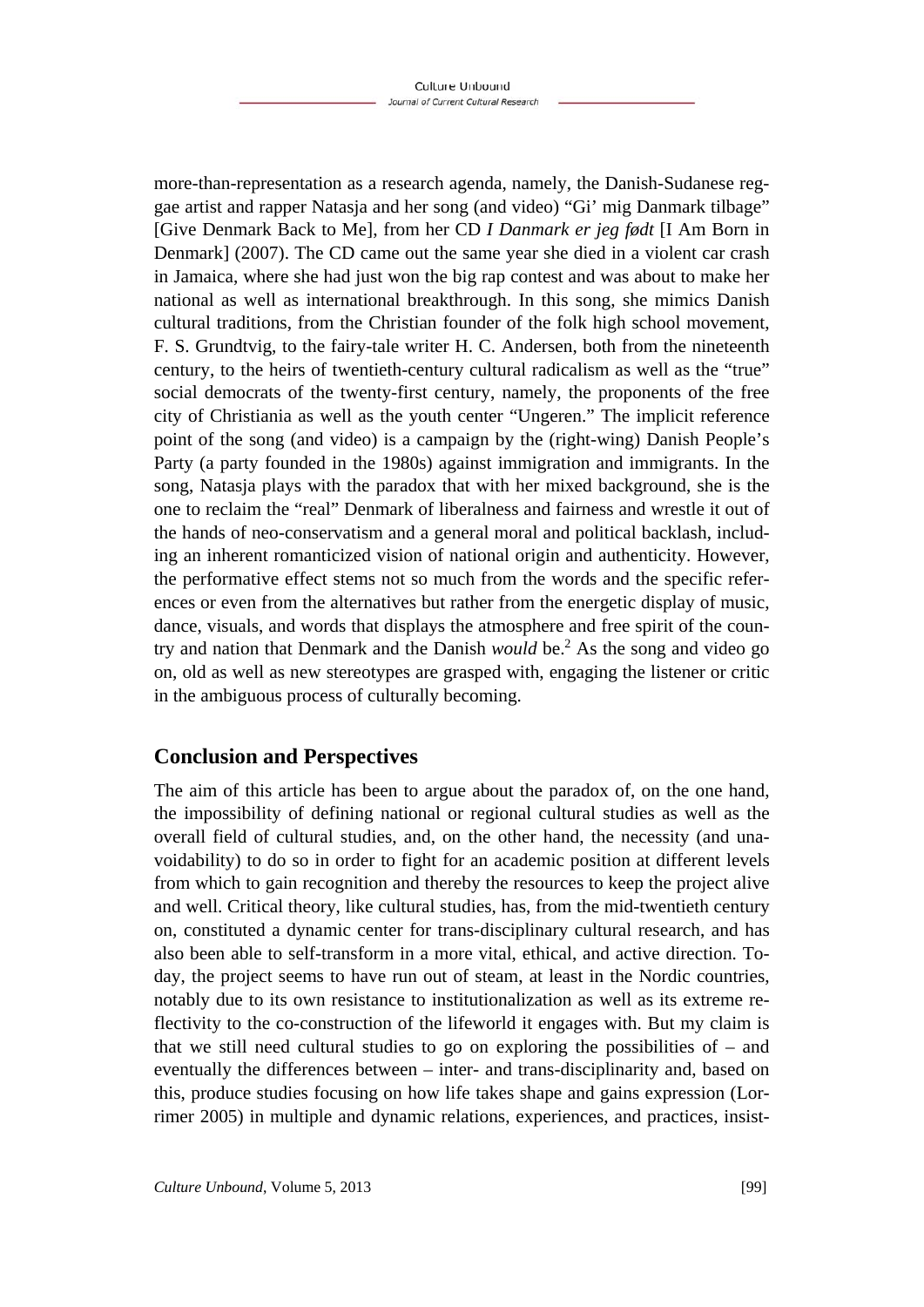ing that knowledge is not universal, objective, etc., but inter-subjective, processual – and performative.

**Anne Scott Sørensen**, Ph.d. and associate professor, Institute for The Study of Culture, The Culture and Communication Section, University of Southern Denmark. Has written extensively on these subjects, for example a reader in cultural studies in Norwegian (2008) and in Danish (2010). Has directed a national network in Cultural Research and Analysis and been main editor of the network serial of four publications (2005-2006). E-mail: annescott@sdu.dk

#### **Notes**

- 1 For an in-depth historical discussion in English, see U. Østergaard: "The Geopolitics of Nordic Identity: From Composite States to Nation States", http://diis.dk/graphics/CVer/Personlige\_CVer/ Holocaust\_and\_Genocide/Publikationer/uffe\_new\_nordic.pdf.
- 2 Natasja: "Gi' mig Danmark tilbage" [Give Denmark Back to Me), *I Danmark er jeg født* [I Am Born in Denmark], http://www.youtube.com/watch?v=NONnUBKcNZI.

#### **References**

- Alasuutari, Pertti (1995): *Researching Culture: Qualitative Method and Cultural Studies*, New York: Sage.
- ------ (2004): "The Globalization of Qualitative Research", Clive Seale, Giampietro Gobo, Jaber F. Gubrium; David Silverman (eds):*Qualitative Research Practice*, London: Sage, 595–608.
- Axelsson, Bodil & Johan Fornäs (eds) (2007): *Kulturstudier i Sverige* [Cultural Studies in Sweden], Stockholm: Studentlitteratur.

Bal, Mieke (2002): *Travelling Concepts in the Humaniti*es, Toronto: University of Toronto Press.

- Bech, Henning & Anne S. Sørensen (eds) (2005): *Kultur på kryds og tværs* [Cultural Intersections], Aarhus: Klim.
- Chen, Kuan-hsing (ed.) (1998): "Introduction: The Decolonization Question", K-H. Chen (ed.): *Trajectories: Inter-Asia Cultural Studies*, New York: Routledge.
- Couldry, Nick (2010): *Why Voice Matters*, New York: Sage.
- Eskola, Katarina & Errki Vainikkala (1994): "Nordic Cultural Studies An Introduction", *Cultural Studies*, 8:2, 191–197.
- Eriksson, Birgit, Christian Jantzen, Karen H. Madsen & Anne S. Sørensen (eds) (2006): *Smagskulturer og formidlingsformer* [Cultures of Taste and Cultural Mediations], Aarhus: Klim.
- Fornäs, Johan (1995): Cultural Theory and Late Modernity, New York: Sage.
- ------ (2011): *Signifying Europe*, Bristol: Intellect Press.

Fornäs, Johan & Mikko Lehtonen (2005): "Between Centres and Peripheries in Transnational Cultural Studies", U. T. Kovola et al.: *Erkki Vainikkala's Festschrift*, http://www.arthis.jyu.fi/julkaisut/tarkkojasiirtoja/lehtonenfornas.html. (accessed 27 February 2013).